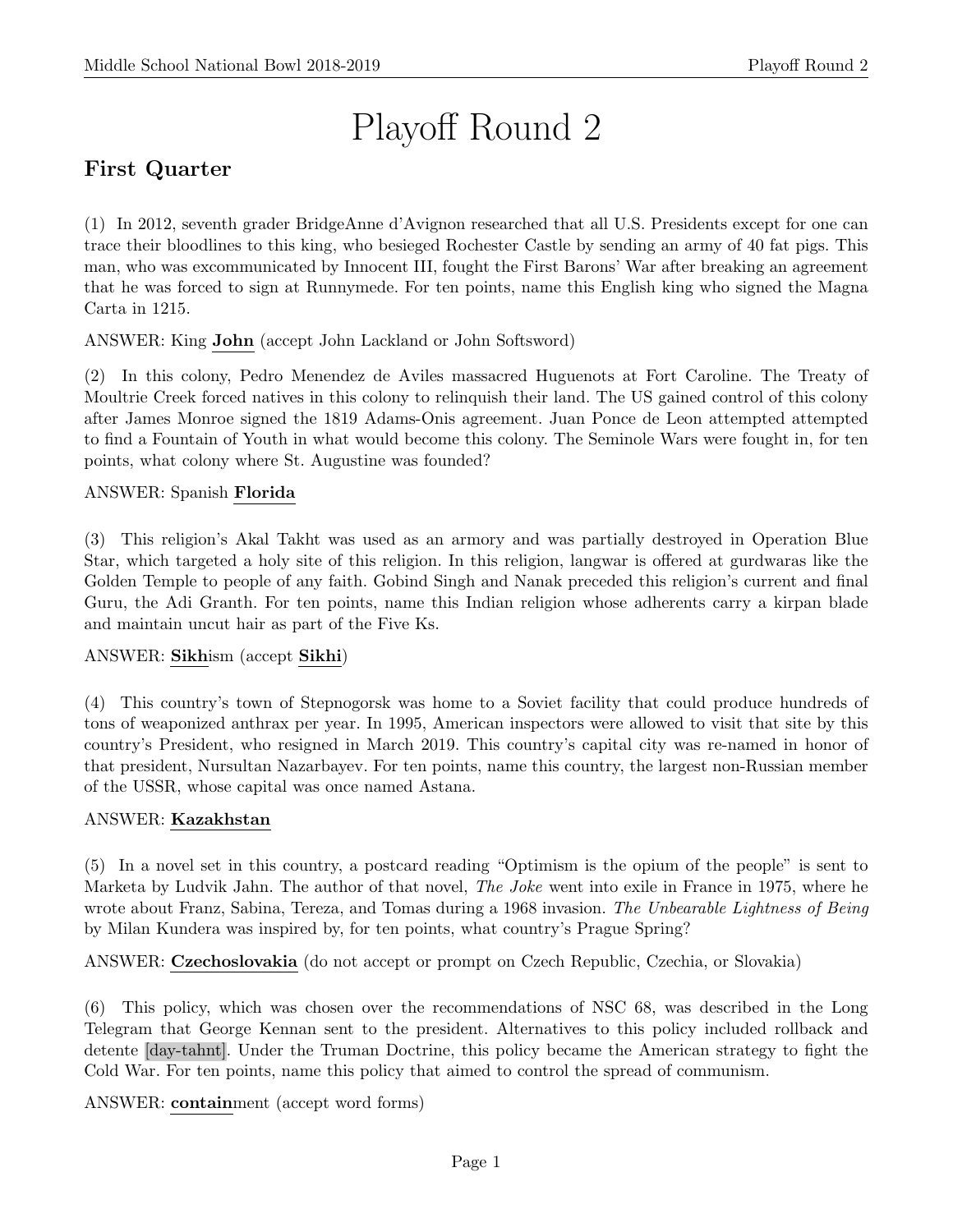(7) This region consolidated itself at the conclusion of the Landschut War, which unified duchies at Straubing and Ingolstadt. Austria attempted to place a Habsburg on this region's throne during the Potato War. A king of this region disappeared at Lake Starnberg, built Neuschwanstein [noysh-von-stein] Castle, and was known as Mad King Ludwig. For ten points, name this large region of Germany whose capital is Munich.

# ANSWER: Bavaria (or Bayern)

(8) This man authorized Operation Praying Mantis in retaliation to an attack on the ship Samuel B. Roberts. In a speech to evangelicals, this man dubbed the Soviet Union the "evil empire." This man cited the theory of trickle-down economics as he proposed large tax cuts. His administration was implicated in funding rebel groups against the Sandinista regime. For ten points, name this president who oversaw the Iran-Contra affair, a former Hollywood actor.

# ANSWER: Ronald Reagan

# Second Quarter

(1) This artist's The Dancing Trees was completed while at his summer home at Lake George, and he created a series of abstract cloud depictions called *Equivalents*. Women wearing shawls hang their clothes below an empty walkway with chain railings in his most famous photograph depicting lower-class passengers on board the SS Kaiser Wilhelm. For ten points, name this Photo-Secession photographer of The Steerage, the husband of Georgia O'Keefe.

# ANSWER: Alfred Stieglitz

BONUS: Alfred Stieglitz depicted one of these animals walking in the snow in Winter - Fifth Avenue. Eadweard Muybridge arranged 16 cameras to depict one of these animals.

ANSWER: horses (accept equivalents)

(2) A reduction in the green-seed variety of this crop caused the Lancashire Famine. John Kay's flying shuttle helped speed up the production of this crop. James Hammond delivered a speech claiming his home was invincible because this crop "is king." This crop's production greatly increased due to an invention by Eli Whitney. For ten points, name this cash crop of the American South that was picked by slaves and processed by a special "gin."

#### ANSWER: cotton

BONUS: This mill owner in Pawtucket memorized the designs of textile mill machines in England and reproduced them in America, thus helping found the American cotton textile industry.

#### ANSWER: Samuel Slater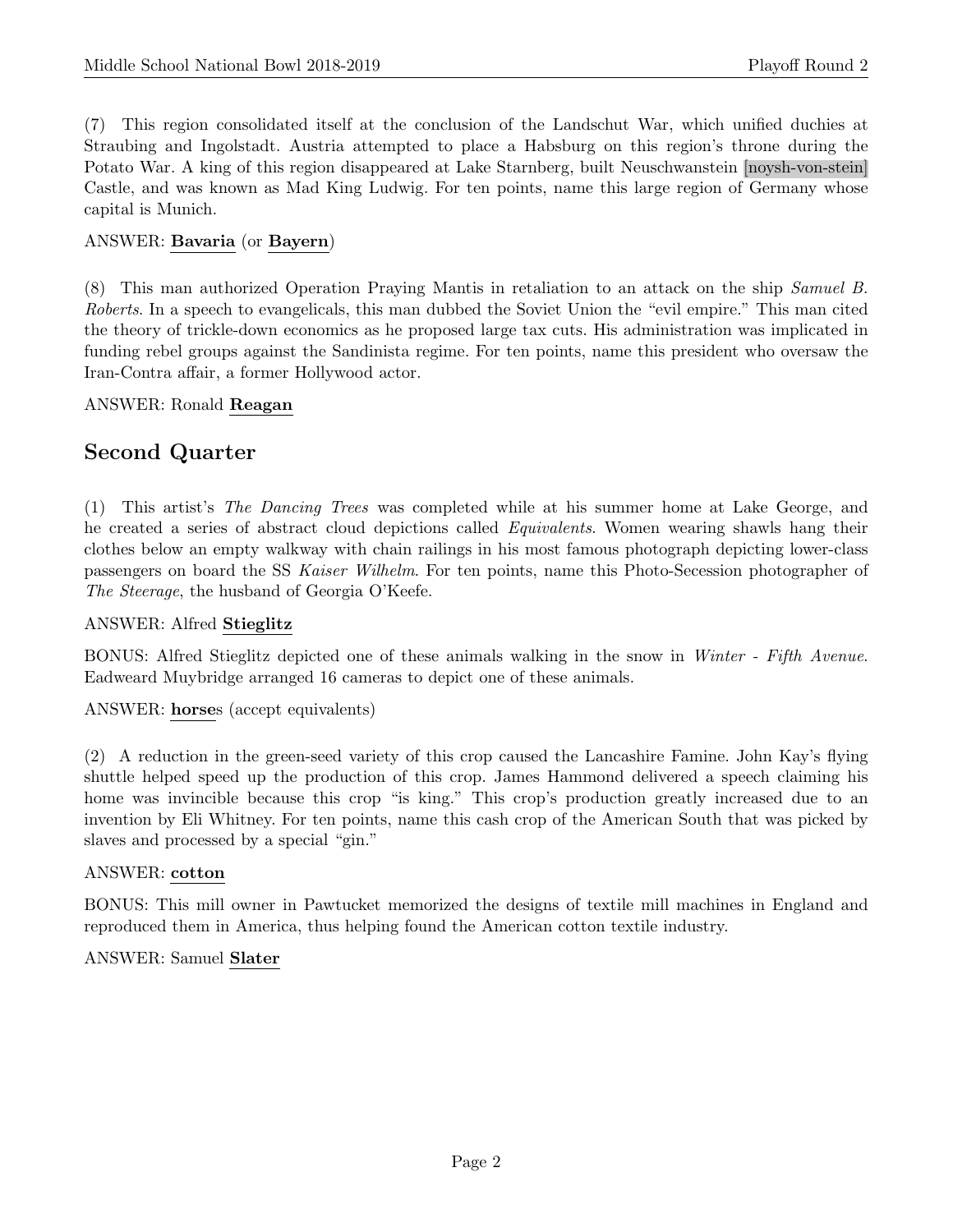(3) While visiting Russia, a mathematician from this country resolved the St. Petersburg Paradox posed by his cousin, Nicolas. Another mathematician from this country used the cycloid to answer the brachistochrone problem posed by his brother, Johann. A third mathematician from this country solved the Seven Bridges of Königsberg problem and is the namesake of the number e. For ten points, name this country in which the Bernoulli family lived in the city of Basel.

# ANSWER: Switzerland

BONUS: The number  $e$  was named for this Swiss mathematician, who also showed that "V minus E plus F equals 2" in his polyhedron formula.

#### ANSWER: Leonhard Euler

(4) This building, whose artwork depicts the war of the Lapiths and Centaurs, was damaged in the Morean War after Venetians struck a gunpowder store hidden inside. The Delian League's treasury was held in this building, which was built by Kallikrates and Iktinos near the Propylaea. Lord Elgin famously removed marble statues from this temple on the Acropolis. For ten points, name this temple that is dedicated to Athena on the Acropolis of Athens.

#### ANSWER: the Parthenon

BONUS: The Elgin marbles that were removed from the Parthenon were sculptures produced by this ancient artist and his team. This man also sculpted the Athena Promachos, which once stood near the Parthenon.

#### ANSWER: Phidias

(5) This civilization's cities can be classified into the Chenes and the Central Peten styles of architecture. The mythology of these people describes how the Hero Twins descended into Xibalba [she-bal-ba] and played a sacred ball game. This civilization produced the Long Count calendar, which gullible people believed indicated the world would end in 2012. For ten points, name this Mesoamerican civilization that built the city of Chichen Itza in the first millennium AD.

ANSWER: Maya civilization (accept Mayans)

BONUS: The story of the Hero Twins is detailed in this Mayan mythological text, which was studied by Francisco Ximenez in the early 18th century.

# ANSWER: Popul Vuh (or Popul Wuj)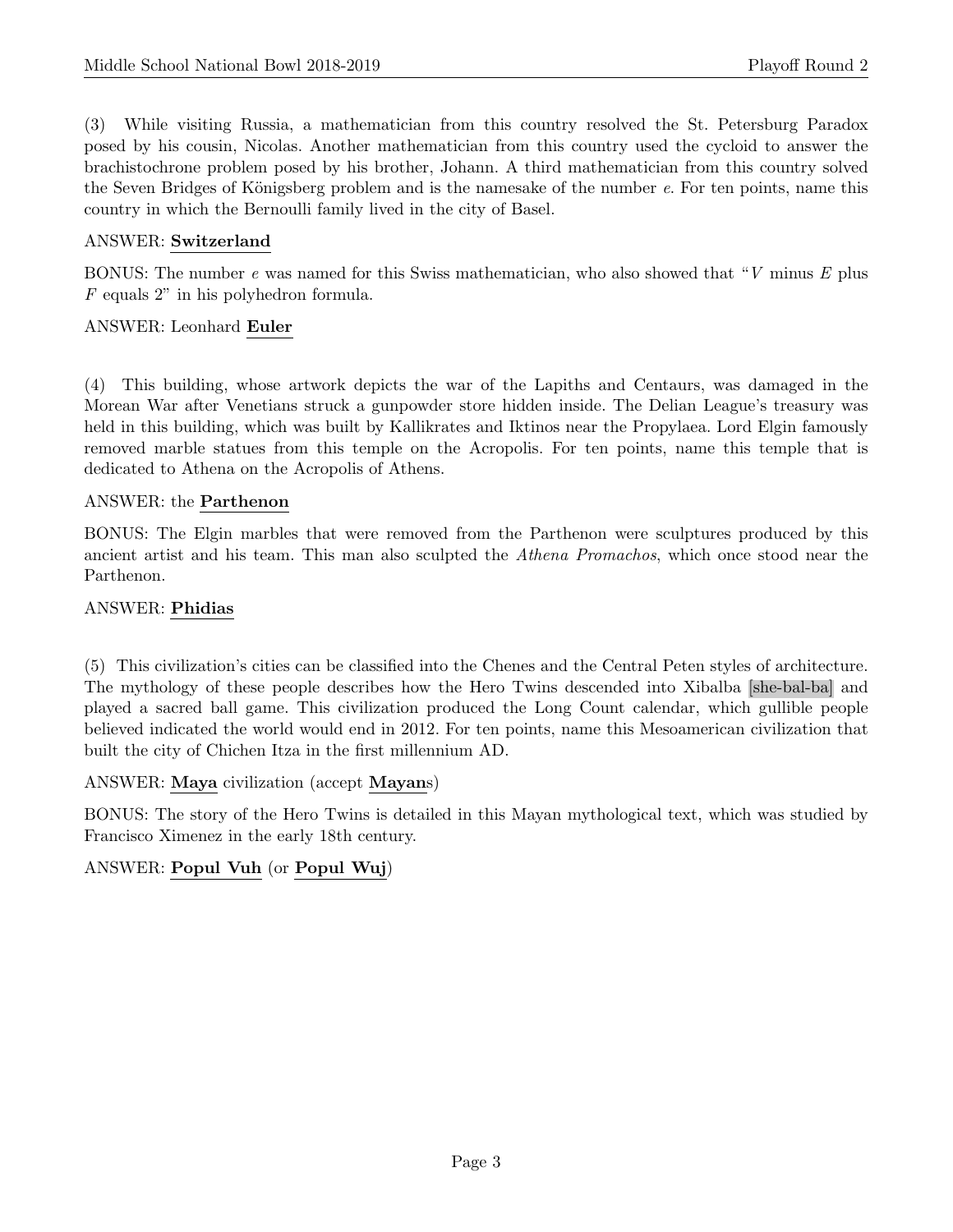(6) During this year, the minimum wage increased 35 percent via the Grenelle Agreements. In this year, one president fled to Baden-Baden to meet with Jacques Massu. Guy Debord's pamphlet On the Poverty of Student Life led to labor strikes in this year, in which student and union protesters forced the president to temporarily flee the country. For ten points, name this year in which French students protested against Charles de Gaulle's government in May.

#### ANSWER: 1968 (prompt on "68")

BONUS: The May 1968 protests began with students at this university taking over public buildings in the Left Bank of Paris. Prime Minister Georges Pompidou announced the reopening of this university in Paris' Latin Quarter.

#### ANSWER: Sorbonne University

(7) This event led the Supreme Court to rule that Congress had a right to compel testimony in the case  $McGrain$  v. Daugherty. A Cabinet member went to jail for the first time as a result of this event. Harry Sinclair and Edward Doheny paid kickback bribes to Secretary of the Interior Albert Fall during, for ten points, what scandal in which Navy oil lands were leased during the Harding presidency?

#### ANSWER: Teapot Dome scandal

BONUS: Many of the people embroiled in the Teapot Dome scandal were members of this informal group of advisors, politicians, and businessmen close to Harding, named for his home state.

#### ANSWER: Ohio Gang

(8) This man hid in a marsh after his force was ambushed by an enemy who forgot to wait for the watchword, "Liberty." This man avenged his step-father's death at the Battle of Philippi by defeating Cassius and Brutus. At a battle on the Ambracian Gulf, this man's general Agrippa led his forces to victory over Antony. For ten points, name this member of the Second Triumvirate who won the Battle of Actium and became the first Roman Emperor.

#### ANSWER: Augustus (accept Octavian; accept Gaius Octavius Thurinus)

BONUS: The reign of Augustus led to a two-century-long period of prosperity known by this two-word Latin name, coined by Seneca the Younger.

# ANSWER: Pax Romana

# Third Quarter

The categories are . . .

- 1. American Imperialism
- 2. European Peasants
- 3. Empress Wu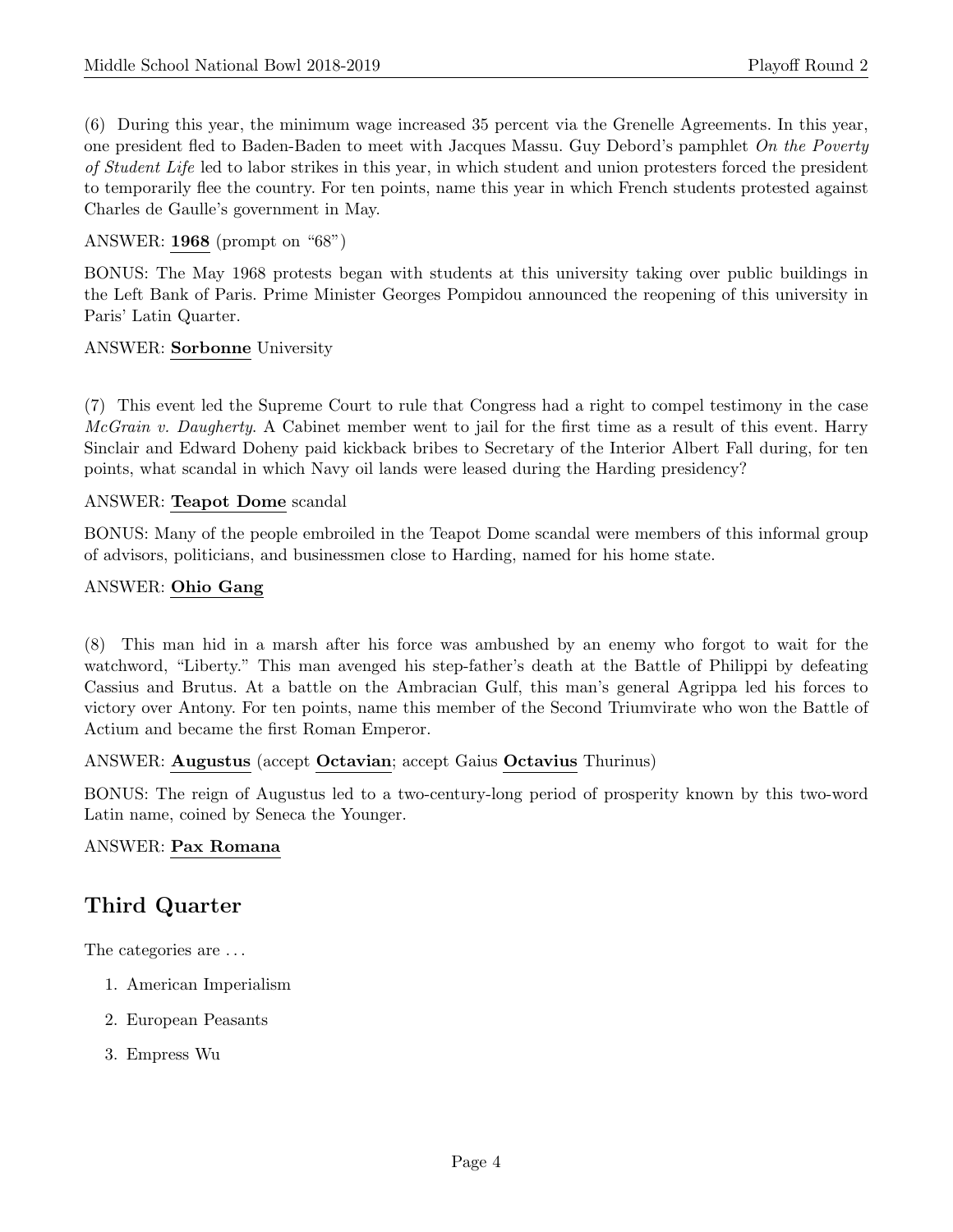#### American Imperialism

Name the...

(1) US state that was home to a kingdom ruled by Kamehameha.

# ANSWER: Hawaii

(2) Caribbean commonwealth that voted in favor of statehood in 2012, which Congress essentially ignored.

# ANSWER: Puerto Rico

(3) Island south of Florida that the 1898 Teller Amendment dictated the US could invade, but not annex.

# ANSWER: Cuba

(4) Pacific country whose leader, Emilio Aguinaldo, fought both Spanish and American controllers.

# ANSWER: the Philippines

(5) Pacific island with capital Hagatna where the Chamorro people have been ruled by Spain and the US.

# ANSWER: Guam

(6) Central American country where the US fought rebels under Augusto Sandino from 1927-1933.

# ANSWER: Nicaragua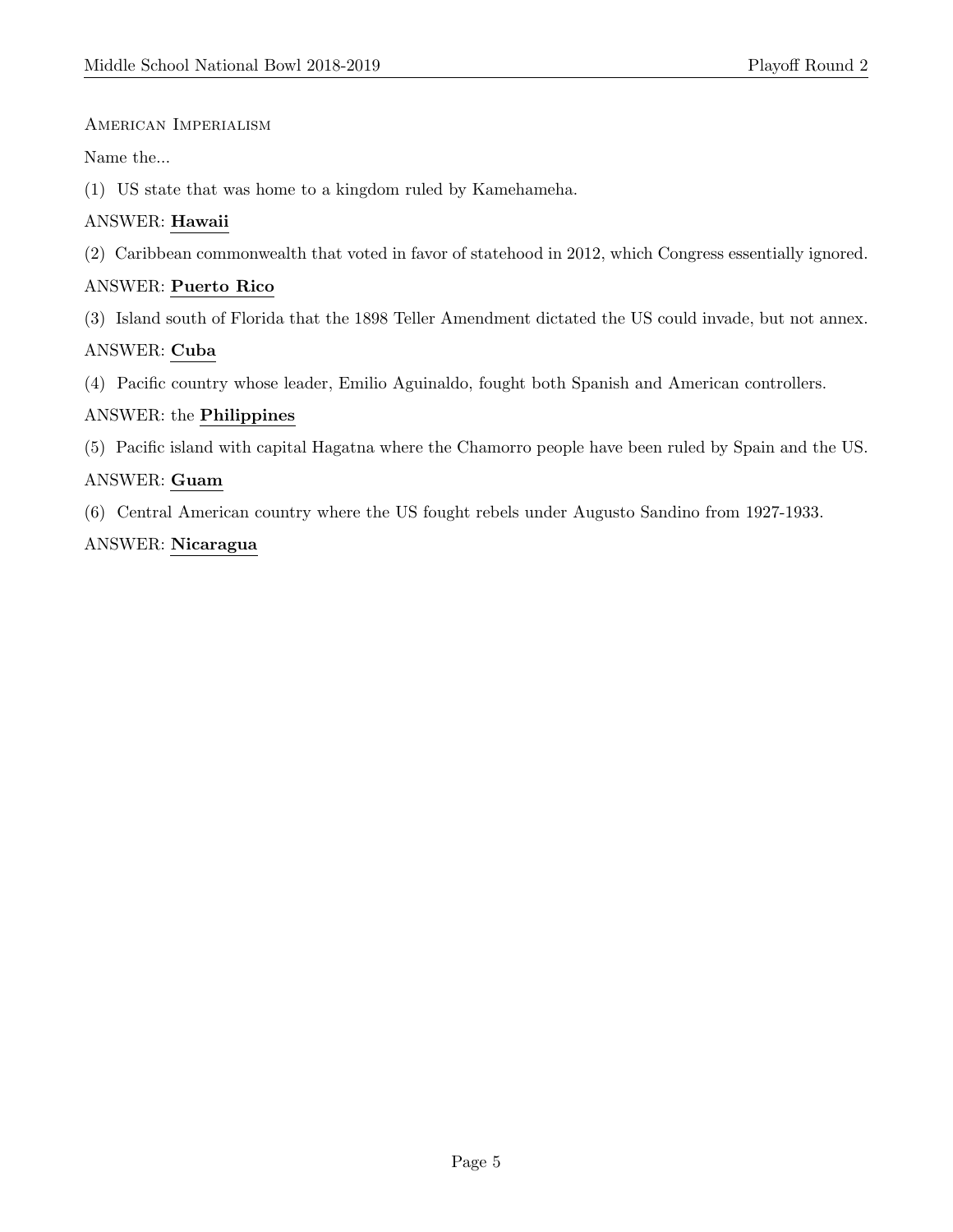European Peasants

Name the...

(1) Deadly mid-1300s pandemic during which peasants pushed for higher wages.

# ANSWER: Black Death (or bubonic plague or black plague; prompt on plague)

(2) German monk of the 95 Theses who called for peasants to be put down like "mad dogs."

# ANSWER: Martin Luther

(3) English leader of a 1381 Peasants' Revolt against Richard II.

# ANSWER: Wat Tyler

(4) Country where peasants led the Jacquerie [zhock-air-ee] revolt in 1358.

# ANSWER: France

(5) German author of Faust who wrote a biography of a highwayman during the German Peasants' War.

# ANSWER: Johann Wolfgang von Goethe

(6) 19th century thinker who studied the German Peasants' War and wrote The Condition of the Working Class in England.

# ANSWER: Friedrich Engels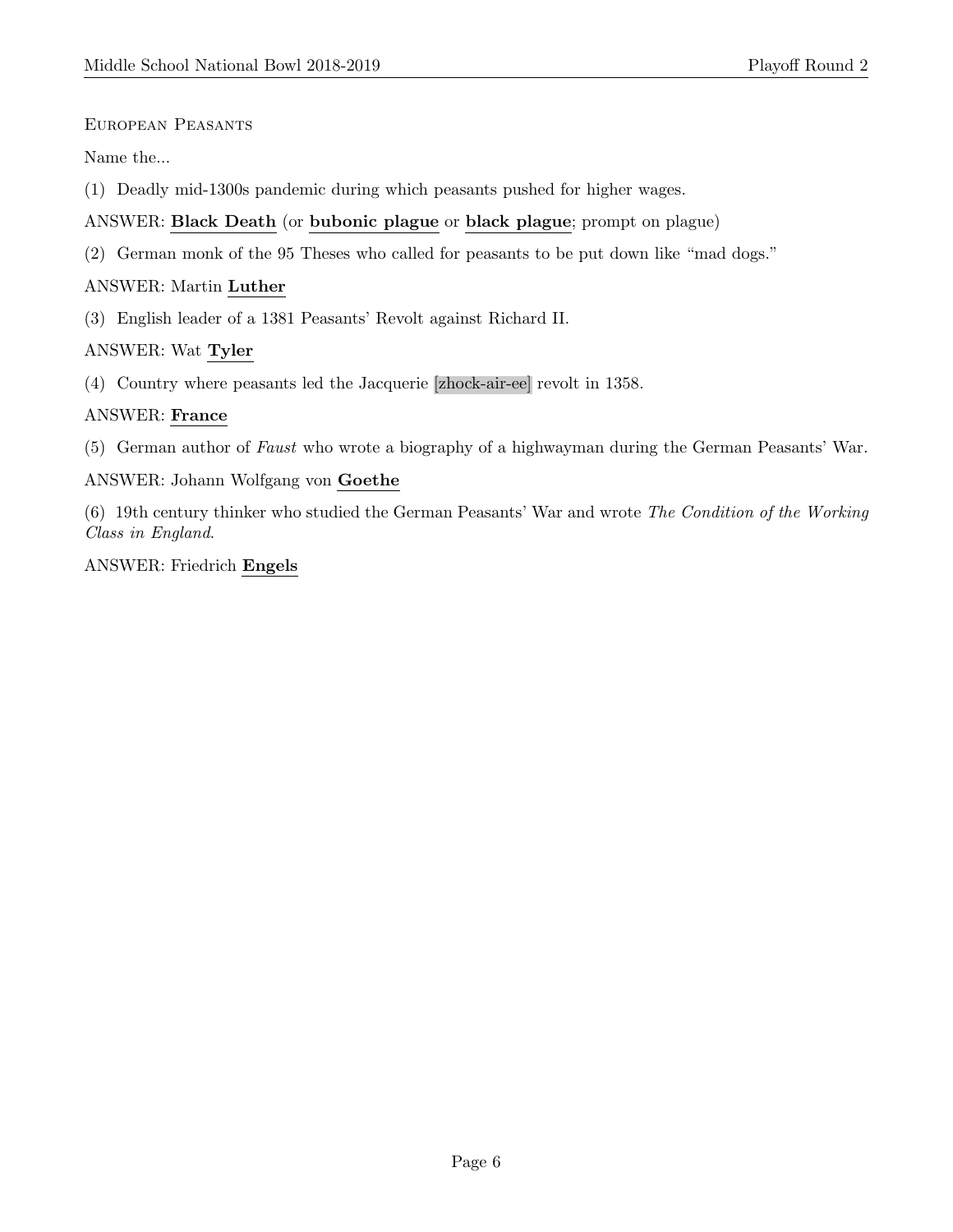# Empress Wu

Name the...

(1) Country that she ruled from present-day Luoyang.

# ANSWER: China

(2) Religion that she elevated above Daoism, introduced by merchants from India.

# ANSWER: Buddhism

(3) Empire on a Himalayan plateau from which her generals recaptured Kashgar and other towns.

# ANSWER: Tibetan Empire

(4) Dynasty that she temporarily overthrew in 690; its emperors included Taizong.

# ANSWER: Tang Dynasty

(5) Title she held as empress, denoting inherited status from her deceased husband. It was also held by Cixi [see-shee].

ANSWER: dowager empress (or empress dowager; accept huang tàihòu)

(6) Short-lived dynasty that she ruled; it shares its name with an earlier dynasty that followed the Shang.

ANSWER: Second Zhou Dynasty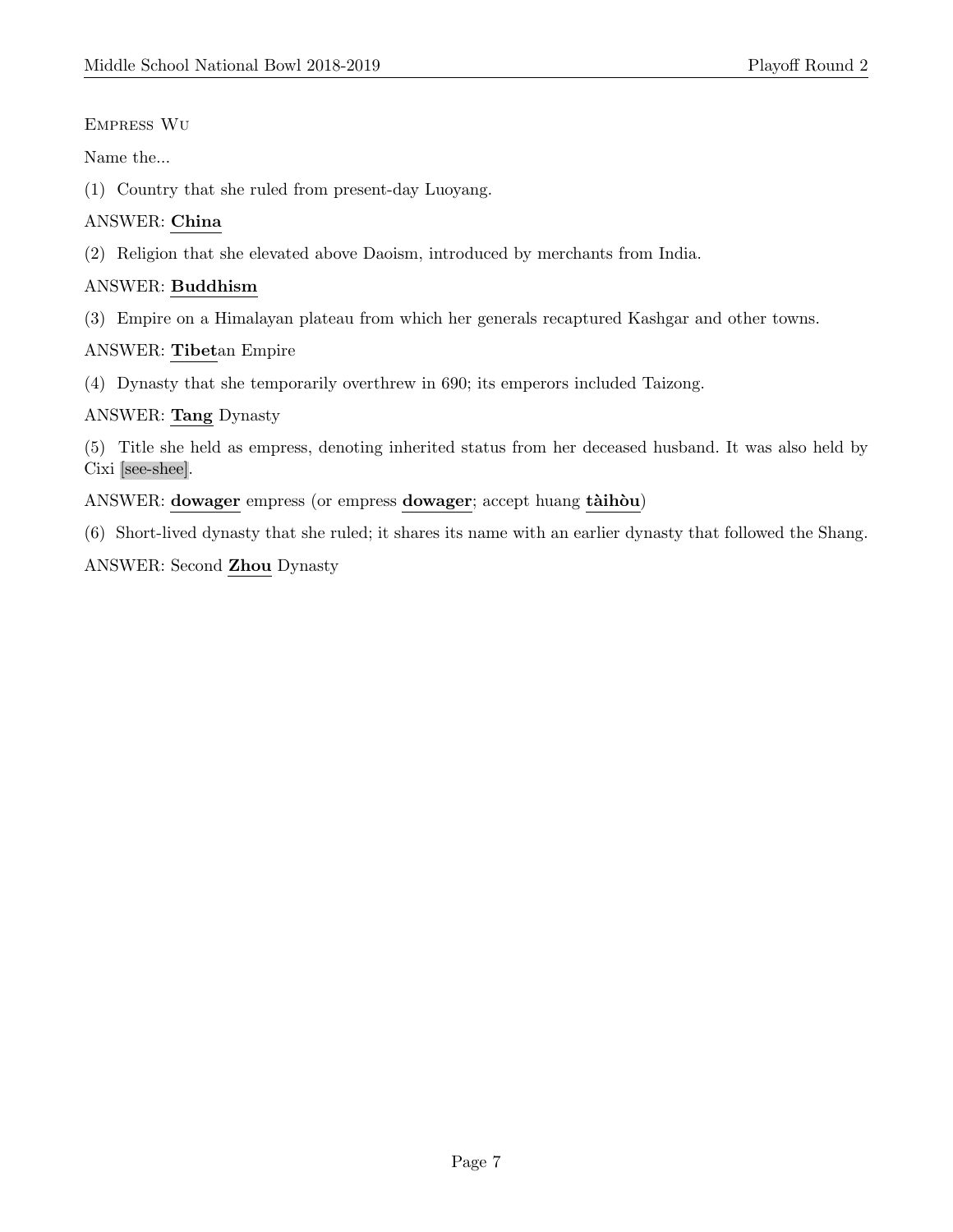# Fourth Quarter

(1) Government ability to carry out this law was secured after the signing of the treaties of Cusseta and New Echota. The declaration "Marshall has (+) made his decision, now let him enforce it" was legendarily made after the ruling in Worcester v. Georgia undermined this legislation, which was endorsed by  $(*)$  Andrew Jackson. The Trail of Tears took place as this law forced the Cherokee tribe into Oklahoma. For ten points, name this 1830 act in which Native Americans were evicted from their lands in the American South.

# ANSWER: Indian Removal Act

(2) Ulubatli Hasan died at this city after raising his army's flag despite being wounded by 27 arrows. During an attack on this city, one leader was supposedly turned into marble for his protection. Genoan leader Giovanni Giustiniani died while defending this city, whose (+) walls were destroyed by a huge cannon designed by the engineer Orban. This city was sacked in  $(*)$  1453 by Mehmet II, who stormed into the Hagia Sophia. For ten points, name this capital of the Byzantine Empire.

ANSWER: Constantinople (do not accept Byzantium or Istanbul)

(3) This man said "We stand today on the edge of a New Frontier" while accepting a nomination at the Democratic National Convention. This man asked the Senate Majority Leader, nicknamed (+) "Landslide," to serve as his running mate. This man and Richard Nixon (\*) appeared in the first televised Presidential debate, which this man won via his youthful vigor. For ten points, name this 35th President of the United States, who was succeed by Lyndon Johnson after his assassination.

ANSWER: John F. Kennedy (or JFK; prompt on Kennedy)

(4) William Farr incorrectly convinced others that this disease was caused by "miasmata" present in the air. Richard Thomson failed to show that "vibriones" caused this disease, but the name "Vibrio" stuck as the genus name for the bacteria that causes this disease. Reverend Henry (+) Whitehead and John Snow managed to isolate the source of this disease to a pump on Broad Street, which people would (\*) drink from before dying of intestinal infection. For ten points, name this waterborne disease that befell London in 1854.

# ANSWER: cholera

(5) A wooden statue of Tecumseh is the dedicatee of this composer's piece "Who's Who in Navy Blue?" Another composition by this man was commissioned for an essay contest by a newspaper. This composer included a  $(+)$  piccolo obbligato in the trio section of his magnum opus. He names a brass instrument that (\*) wraps around the performer's body for easy use while walking. For ten points, name this American "March King" who wrote "The Stars and Stripes Forever."

ANSWER: John Philip Sousa